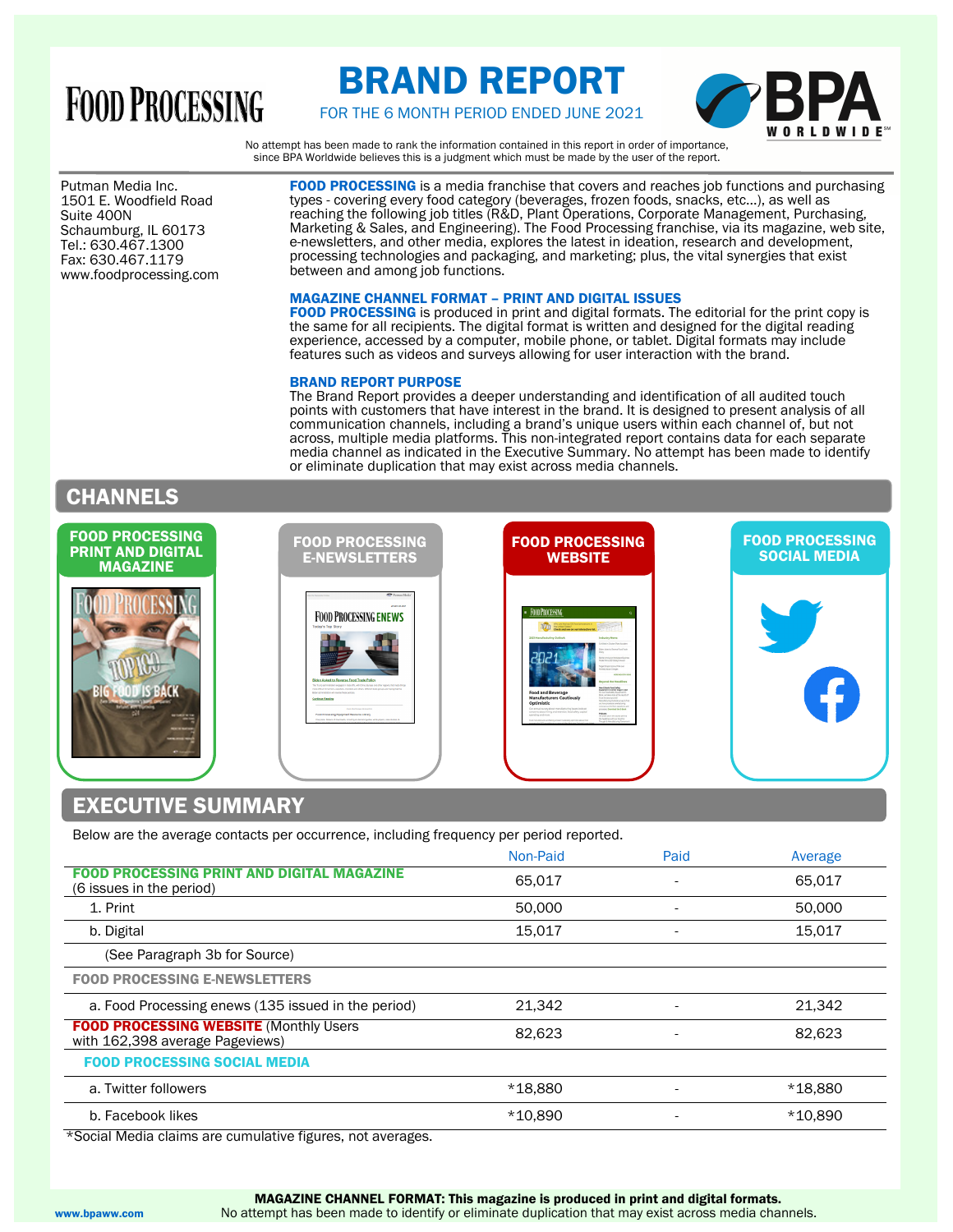|                                               | Total                    |                          |                          |         |  |
|-----------------------------------------------|--------------------------|--------------------------|--------------------------|---------|--|
| <b>Mailing Address</b>                        | Print                    | Digital                  | Qualified                | Percent |  |
| Individuals by name and title and/or function | 49,981                   | 14,991                   | 64,972                   | 99.9    |  |
| Individuals by name only                      | 19                       | 28                       | 47                       | 0.1     |  |
| Titles or functions only                      | $\sim$                   | $\mathbf{A}$             |                          |         |  |
| Company names only                            |                          | $\overline{\phantom{a}}$ | $\overline{\phantom{a}}$ |         |  |
| Multi-Copy Same Addressee copies              | $\overline{\phantom{a}}$ | $\overline{a}$           |                          |         |  |
| Single Copy Sales                             |                          | $\overline{\phantom{a}}$ |                          |         |  |
| <b>TOTAL QUALIFIED CIRCULATION</b>            | 50,000                   | 15,020                   | 65.020                   | 100.0   |  |

|                                                                       | <b>Audited Data</b>            | <b>Audited Data</b>      | <b>Audited Data</b>            | <b>Audited Data</b>           | <b>Audited Data</b>            | <b>Circulation Claim</b>  |
|-----------------------------------------------------------------------|--------------------------------|--------------------------|--------------------------------|-------------------------------|--------------------------------|---------------------------|
| 6-Month Period Ended:                                                 | <b>July - December</b><br>2018 | January - June<br>2019   | <b>July - December</b><br>2019 | <b>January - June</b><br>2020 | <b>July - December</b><br>2020 | January - June<br>$2021*$ |
| Total Audit Average Qualified:                                        | 70,033                         | 70,000                   | 70.015                         | 68,342                        | 65,010                         | 65,017                    |
| <b>Qualified Non-Paid:</b>                                            | 70.033                         | 70.000                   | 70.015                         | 68.342                        | 65.010                         | 65,017                    |
| Print:                                                                | 55,118                         | 54.957                   | 50,174                         | 51,031                        | 50,004                         | 50,000                    |
| Digital:                                                              | 14.915                         | 15.043                   | 19.841                         | 17.311                        | 15,006                         | 15,017                    |
| <b>Qualified Paid:</b>                                                | $\overline{a}$                 | $\sim$                   | $\overline{\phantom{a}}$       | $\sim$                        | $\overline{\phantom{a}}$       | $\overline{\phantom{a}}$  |
| Print:                                                                |                                | $\sim$                   | $\overline{\phantom{a}}$       | . .                           | $\overline{\phantom{a}}$       | $\sim$                    |
| Digital:                                                              | $\overline{\phantom{a}}$       | $\overline{\phantom{a}}$ | $\overline{\phantom{a}}$       | $\overline{\phantom{a}}$      | $\overline{\phantom{a}}$       | $\overline{\phantom{a}}$  |
| Post Expire Copies included in<br><b>Total Qualified Circulation:</b> | $*$ NC                         | $**NC$                   | $*$ NC                         | $**NC$                        | $*$ NC                         | $**NC$                    |
| Average Annual Order Price:                                           | $**NC$                         | $**NC$                   | $**NC$                         | $*$ NC                        | $**NC$                         | $**NC$                    |

\*NOTE: January – June 2021 data is unaudited. With each successive period, new data will be added until six 6-month periods are displayed. \*\*NC = None Claimed.

### GEOGRAPHICAL BREAKOUT OF QUALIFIED CIRCULATION FOR ISSUE OF MAY 2021\*

| <b>State</b>            | Print  | Digital | Total<br><b>Qualified</b> | Percent | <b>State</b>            | Print          | Digital      | Total<br><b>Qualified</b> | Percent |
|-------------------------|--------|---------|---------------------------|---------|-------------------------|----------------|--------------|---------------------------|---------|
| Maine                   | 215    | 43      | 258                       |         | Kentucky                | 717            | 200          | 917                       |         |
| New Hampshire           | 182    | 43      | 225                       |         | Tennessee               | 874            | 273          | 1,147                     |         |
| Vermont                 | 185    | 33      | 218                       |         | Alabama                 | 509            | 102          | 611                       |         |
| Massachusetts           | 1,143  | 310     | 1,453                     |         | Mississippi             | 317            | 80           | 397                       |         |
| Rhode Island            | 117    | 21      | 138                       |         | <b>EAST SO. CENTRAL</b> | 2,417          | 655          | 3.072                     | 4.7     |
| Connecticut             | 469    | 108     | 577                       |         | Arkansas                | 715            | 209          | 924                       |         |
| <b>NEW ENGLAND</b>      | 2,311  | 558     | 2,869                     | 4.4     | Louisiana               | 459            | 136          | 595                       |         |
| New York                | 2,440  | 652     | 3,092                     |         | Oklahoma                | 310            | 90           | 400                       |         |
| New Jersey              | 1,820  | 454     | 2,274                     |         | Texas                   | 2,866          | 834          | 3,700                     |         |
| Pennsvlvania            | 2,521  | 612     | 3,133                     |         | <b>WEST SO. CENTRAL</b> | 4,350          | 1,269        | 5,619                     | 8.6     |
| MIDDLE ATLANTIC         | 6,781  | 1,718   | 8,499                     | 13.1    | Montana                 | 165            | 27           | 192                       |         |
| Ohio                    | 2,266  | 643     | 2,909                     |         | Idaho                   | 431            | 111          | 542                       |         |
| Indiana                 | 1,151  | 306     | 1,457                     |         | Wyoming                 | 36             | 6            | 42                        |         |
| <b>Illinois</b>         | 3,479  | 1,059   | 4,538                     |         | Colorado                | 746            | 219          | 965                       |         |
| Michigan                | 1,455  | 424     | 1,879                     |         | New Mexico              | 141            | 22           | 163                       |         |
| Wisconsin               | 2,390  | 603     | 2,993                     |         | Arizona                 | 406            | 121          | 527                       |         |
| <b>EAST NO. CENTRAL</b> | 10,741 | 3,035   | 13,776                    | 21.2    | Utah                    | 445            | 135          | 580                       |         |
| Minnesota               | 1,886  | 457     | 2,343                     |         | Nevada                  | 187            | 43           | 230                       |         |
| lowa                    | 1,304  | 364     | 1,668                     |         | <b>MOUNTAIN</b>         | 2,557          | 684          | 3,241                     | 5.0     |
| Missouri                | 1,514  | 364     | 1,878                     |         | Alaska                  | 56             | 11           | 67                        |         |
| North Dakota            | 241    | 49      | 290                       |         | Washington              | 1,076          | 265          | 1,341                     |         |
| South Dakota            | 204    | 64      | 268                       |         | Oregon                  | 761            | 191          | 952                       |         |
| Nebraska                | 534    | 161     | 695                       |         | California              | 5,352          | 1,498        | 6,850                     |         |
| Kansas                  | 779    | 196     | 975                       |         | Hawaii                  | 93             | 21           | 114                       |         |
| <b>WEST NO. CENTRAL</b> | 6,462  | 1,655   | 8,117                     | 12.5    | <b>PACIFIC</b>          | 7,338          | 1,986        | 9,324                     | 14.3    |
| Delaware                | 150    | 46      | 196                       |         | <b>UNITED STATES</b>    | 49,992         | 13,556       | 63,548                    | 97.7    |
| Maryland                | 773    | 195     | 968                       |         | <b>U.S. Territories</b> | 8              | 10           | 18                        |         |
| Washington, DC          | 92     | 36      | 128                       |         | Canada                  |                | 985          | 985                       |         |
| Virginia                | 926    | 297     | 1,223                     |         | Mexico                  |                | 26           | 26                        |         |
| West Virginia           | 136    | 33      | 169                       |         | Other International     | ٠              | 433          | 433                       |         |
| North Carolina          | 1,305  | 316     | 1,621                     |         | APO/FPO                 | $\overline{a}$ | $\mathbf{1}$ | $\mathbf{1}$              |         |
| South Carolina          | 420    | 134     | 554                       |         | Email Only              | ÷.             | 9            | 9                         |         |
| Georgia                 | 1,451  | 438     | 1,889                     |         | <b>TOTAL QUALIFIED</b>  |                |              |                           |         |
| Florida                 | 1,782  | 501     | 2,283                     |         | <b>CIRCULATION</b>      | 50,000         | 15,020       | 65,020                    | 100.0   |
| <b>SOUTH ATLANTIC</b>   | 7,035  | 1,996   | 9,031                     | 13.9    |                         |                |              |                           |         |
| *See Additional Data    |        |         |                           |         |                         |                |              |                           |         |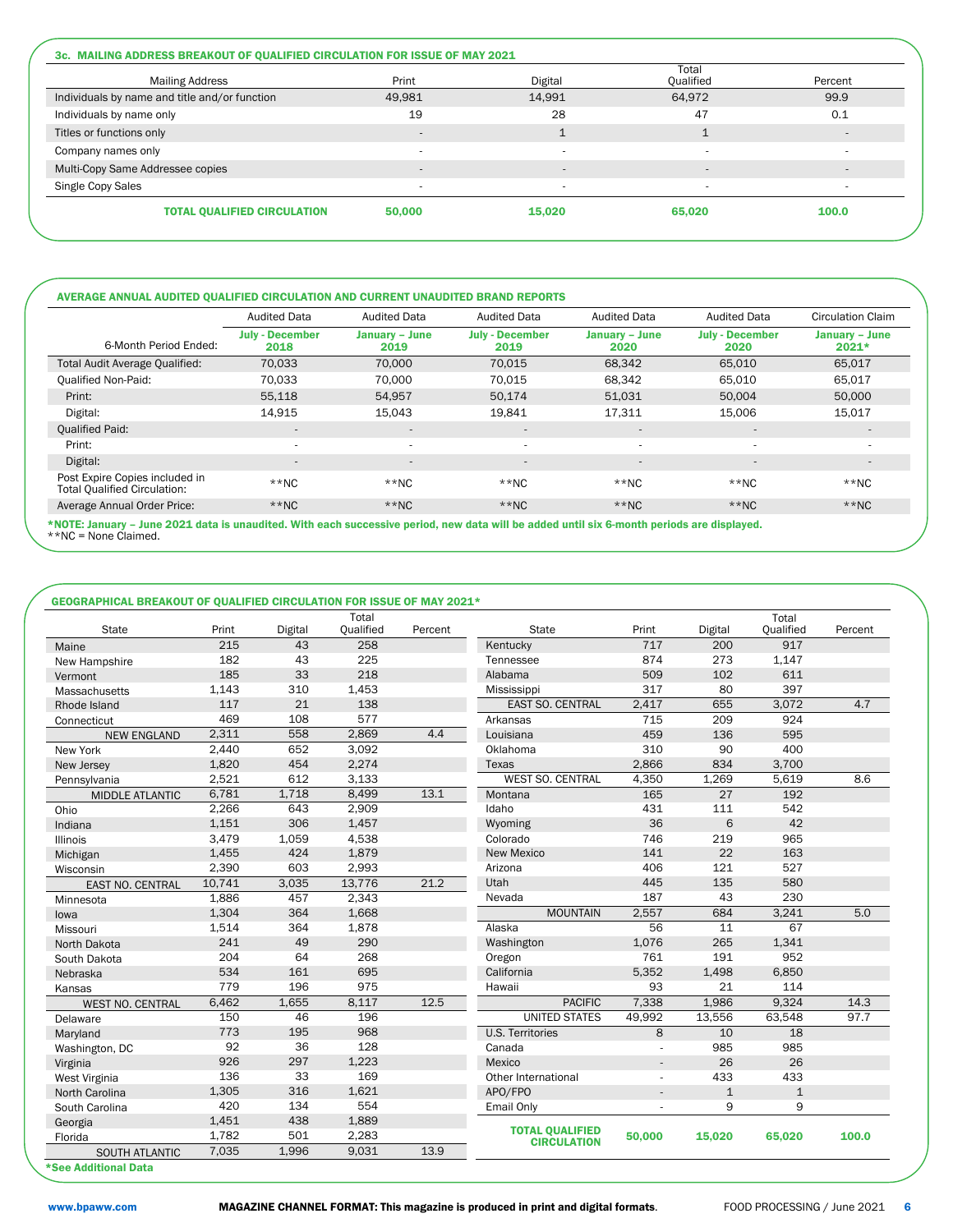# E-NEWSLETTER CHANNEL

|                    | <b>Food Processing</b><br>2021 | 2021           | <b>Food Processing</b>    |
|--------------------|--------------------------------|----------------|---------------------------|
| <b>JANUARY</b>     | enews                          | April 8        | enews<br>21,634           |
| January 5          | 20,946                         | April 9        | 21,625                    |
| January 6          | 20,931                         | April 12       | 21,583                    |
| January 7          | 20,917                         | April 13       | 21,575                    |
| January 8          | 20,842                         | April 14       | 21,590                    |
| January 11         | 20,874                         | April 15       | 21,627                    |
| January 12         | 20,769                         | April 16       | 21,609                    |
| January 13         | 20,758                         | April 19       | 21,600                    |
| January 14         | 20,753                         | April 20       | 21,552                    |
| January 15         | 20,714                         | April 21       | 21,613                    |
| January 18         | 20,699                         | April 22       | 21,594                    |
| January 19         | 20,634                         | April 23       | 21,591                    |
| January 20         | 20,750                         | April 24       | 21,546                    |
| January 21         | 20,845                         | April 26       | 21,468                    |
| January 22         | 20,768                         | April 27       | 21,491                    |
| January 25         | 20,762                         | April 28       | 21,488                    |
| January 26         | 20,811                         | April 29       | 21,564                    |
| January 27         | 20,864                         | April 30       | 21,560                    |
| January 28         | 20,880                         | <b>MAY</b>     |                           |
| January 29         | 21,084                         |                | 21,535                    |
| <b>FEBRUARY</b>    |                                | May 1<br>May 3 | 21,508                    |
|                    |                                |                |                           |
| February 1         | 20,877                         | May 4          | 21,527                    |
| February 2         | 20,798                         | May 5          | 21,634                    |
| February 3         | 20,805                         | May 6          | 21,656                    |
| February 4         | 20,811                         | May 7          | 21,641                    |
| February 5         | 20,794                         | May 8          | 21,609                    |
| February 8         | 20,633                         | May 10         | 21,580                    |
| February 9         | 20,645                         | May 11         | 21,559                    |
| February 10        | 20,633                         | May 12         | 21,750                    |
| February 11        | 20,620                         | May 13         | 21,820                    |
| February 12        | 20,652                         | May 14         | 21,817                    |
| February 15        | 20,566                         | May 15         | 21,810                    |
| February 16        | 20,528                         | May 17         | 21,762                    |
| February 17        | 20,510                         | May 18         | 21,984                    |
| February 18        | 20,575                         | May 19         | 21,967                    |
| February 19        | 20,676                         | May 20         | 21,969                    |
| February 22        | 20,666                         | May 21         | 21,964                    |
| February 23        | 20,651                         | May 22         | 21,917                    |
| February 24        | 20,666                         | May 24         | 21,892                    |
| February 25        | 20,717                         | May 25         | 22,114                    |
| February 26        | 20,695                         | May 26         | 22,132                    |
| <b>MARCH</b>       |                                | May 27         | 22,117                    |
| March 1            | 20,714                         | May 28         | 22,187                    |
| March 2            | 20,715                         | <b>JUNE</b>    |                           |
| March <sub>3</sub> | 20,711                         | June 1         | 22,167                    |
| March 4            | 20,704                         | June 2         | 22,173                    |
| March <sub>5</sub> | 20,737                         | June 3         | 22,188                    |
| March 8            | 20,786                         | June 4         | 22,163                    |
| March 9            | 20,755                         | June 5         | 22,163                    |
| March 10           | 20,798                         | June 7         | 22,102                    |
| March 11           | 20,790                         | June 8         | 22,124                    |
| March 12           | 20,820                         | June 9         | 22,166                    |
| March 15           | 20,865                         | June 10        | 22,255                    |
| March 16           | 20,850                         | June 11        | 22,224                    |
| March 17           | 20,848                         | June 12        | 22,197                    |
| March 18           | 21,129                         | June 14        | 22,166                    |
| March 19           | 21,188                         | June 15        | 22,150                    |
| March 22           | 21,133                         | June 16        | 22,191                    |
| March 23           | 21,128                         | June 17        | 22,290                    |
| March 24           | 21,167                         | June 18        | 22,321                    |
| March 25           | 20,932                         | June 19        | 22,297                    |
| March 26           | 20,980                         | June 21        | 22,232                    |
| March 29           | 20,975                         | June 22        | 22,217                    |
| March 30           | 20,951                         | June 23        | 22,276                    |
| March 31           | 19,554                         | June 24        | 22,543                    |
| <b>APRIL</b>       |                                | June 25        | 22,553                    |
| April 1            | 19,536                         | June 26        | 22,520                    |
| April 2            | 19,531                         | June 28        | 22,490                    |
| April 5            | 20,912                         | June 29        | 22,495                    |
| April 6            | 20,984                         | June 30        | 22,478                    |
| April 7            | 20,978                         |                | <b>AVERAGE:</b><br>21,342 |

Food Processing enews (135 issued in the period)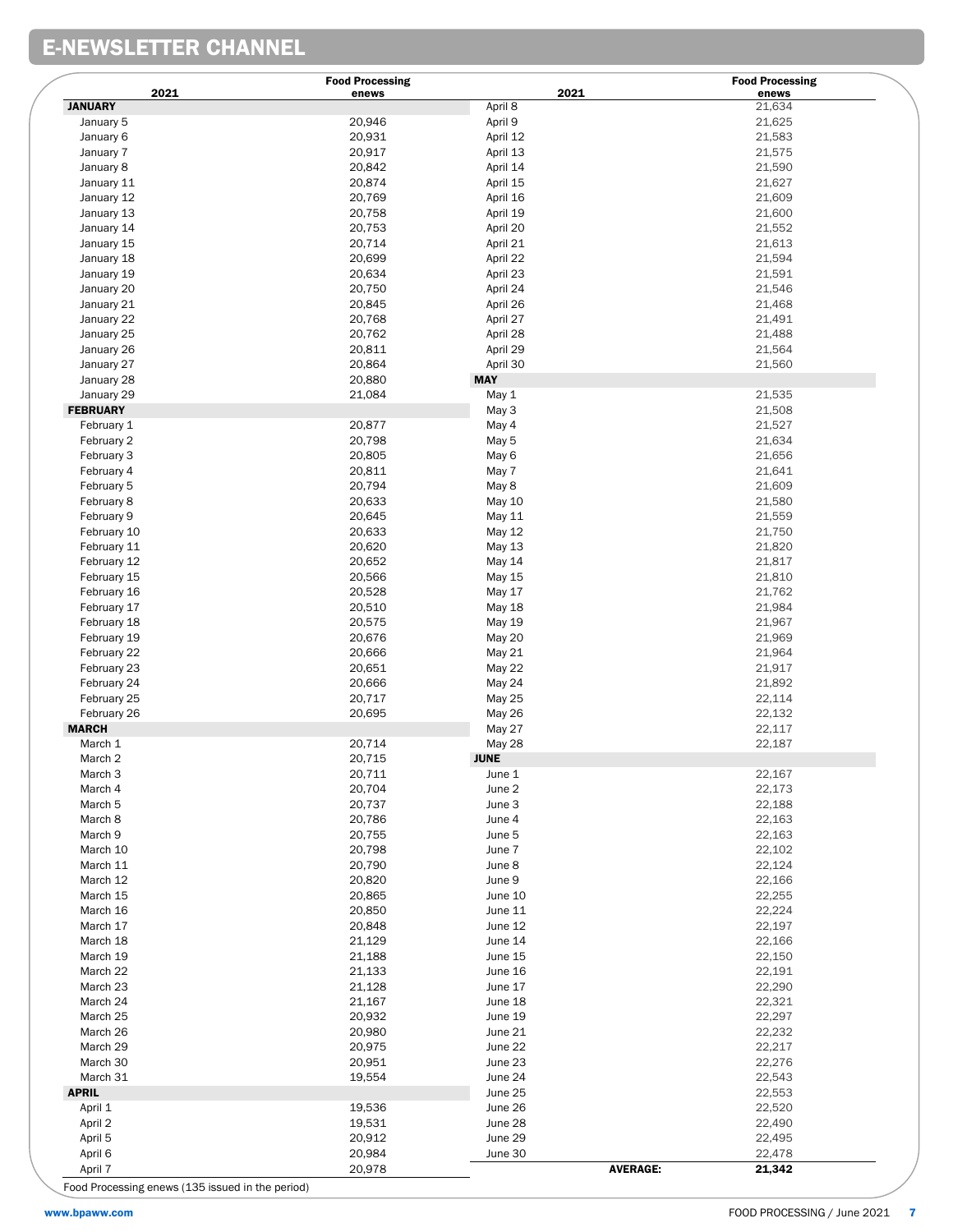## WEBSITE CHANNEL

#### WWW.FOODPROCESSING.COM

| 2021            | <b>Pageviews</b> | <b>Sessions</b> | <b>Users</b> | <b>Average Session Duration</b> |
|-----------------|------------------|-----------------|--------------|---------------------------------|
| January         | 163,038          | 104,945         | 83,164       | 1:11                            |
| February        | 167,770          | 109,481         | 87.247       | 1:10                            |
| March           | 166.423          | 107,617         | 84.537       | 1:12                            |
| April           | 160,312          | 104,614         | 81,517       | 1:11                            |
| May             | 149.924          | 97.574          | 75,526       | 1:13                            |
| June            | 166,924          | 105,625         | 83,748       | 1:05                            |
| <b>AVERAGE:</b> | 162,398          | 104,976         | 82,623       | 1:10                            |

#### January – June 2021 data was provided by Google Analytics. All website activity is audited by BPA Worldwide.

#### WEBSITE GLOSSARY

Pageviews: A Pageview is recorded each time a page implanted with the JavaScript code (tag) is displayed in a browser window. This will occur whether the page is served directly from the web server, from a proxy, or from the browser's cache.

Sessions: A single continuous set of activity attributable to a cookied browser resulting in one or more pulled text and/or graphics downloads from a site. A period of 30 minutes of inactivity will terminate the session.

Users: An identified and unduplicated Cookied Browser that accesses Internet content or advertising during a measurement period.

Average Session Duration: The time visitors remain on a site per session.

## SOCIAL MEDIA CHANNEL

|          |                          | <b>Food Processing Social Media</b>                    |                                                      |  |  |
|----------|--------------------------|--------------------------------------------------------|------------------------------------------------------|--|--|
|          | 2021                     | Twitter followers<br>http://twitter.com/foodprocessing | Facebook likes<br>http://facebook.com/foodprocessing |  |  |
|          | <b>Beginning Balance</b> | 18,526                                                 | 10,695                                               |  |  |
| January  |                          | 18,589                                                 | 10,110                                               |  |  |
| February |                          | 18,729                                                 | 10,134                                               |  |  |
| March    |                          | 18,829                                                 | 10,816                                               |  |  |
| April    |                          | 18,890                                                 | 10,850                                               |  |  |
| May      |                          | 18,848                                                 | 10,877                                               |  |  |
| June     |                          | 18,880                                                 | 10,890                                               |  |  |

## ADDITIONAL DATA

#### MAGAZINE:

#### METHOD OF DISTRIBUTION:

All qualified circulation conforms to the Field Served and Definition of Recipient Qualification, as reported. Print copies are distributed via postal services or other carriers. Recipients of the digital version are notified via email when the Version is available.

#### STATEMENT OF CONTENT PLATFORM:

Editorial Replica – If a print edition exists, editorial and design are unchanged from the original print edition. Each issue's content and design are identical to the original edition. Apart from minor updates, the content cannot change once the issue is made available.

#### PARAGRAPH 3b:

Other sources include 3 sources of circulation for quantities of 3,118 copies or 4.8% to 11,643 copies or 17.9%, including PinPoint Technology Lists.

### GEOGRAPHIC DISTRIBUTION:

Geographic data for E-Newsletters, Website, and Social Media are not reported at the media owner's option.

| <b>PUBLISHER'S AFFIDAVIT</b>                                                                                                                                                                                                                                                                                                                                                                                                                                                |                                                                                         |                                                                                       |  |
|-----------------------------------------------------------------------------------------------------------------------------------------------------------------------------------------------------------------------------------------------------------------------------------------------------------------------------------------------------------------------------------------------------------------------------------------------------------------------------|-----------------------------------------------------------------------------------------|---------------------------------------------------------------------------------------|--|
| We hereby make oath and say that all data set forth in this statement are true.<br>Adam Knatz, Director, Audience & Databases<br>Mike Brenner, Publisher<br>(At least one of the above signatures must be that of an officer of the publishing company or its<br>authorized representative.)<br><b>IMPORTANT NOTE:</b><br>This unaudited brand report has been checked against the previous audit report.<br>It will be included in the annual audit made by BPA Worldwide. | Date signed<br>State<br>County<br>Received by BPA Worldwide<br>Type<br><b>ID Number</b> | July 29, 2021<br><b>Illinois</b><br>Dupage<br>July 29, 2021<br><b>BSD</b><br>F058B0J1 |  |

**About BPA Worldwide**<br>A not-for-profit organization since 1931 and headquartered in Shelton, Connecticut, USA, BPA has a global membership, spanning more than 20 countries. The organization conducts<br>2,500+ audits for media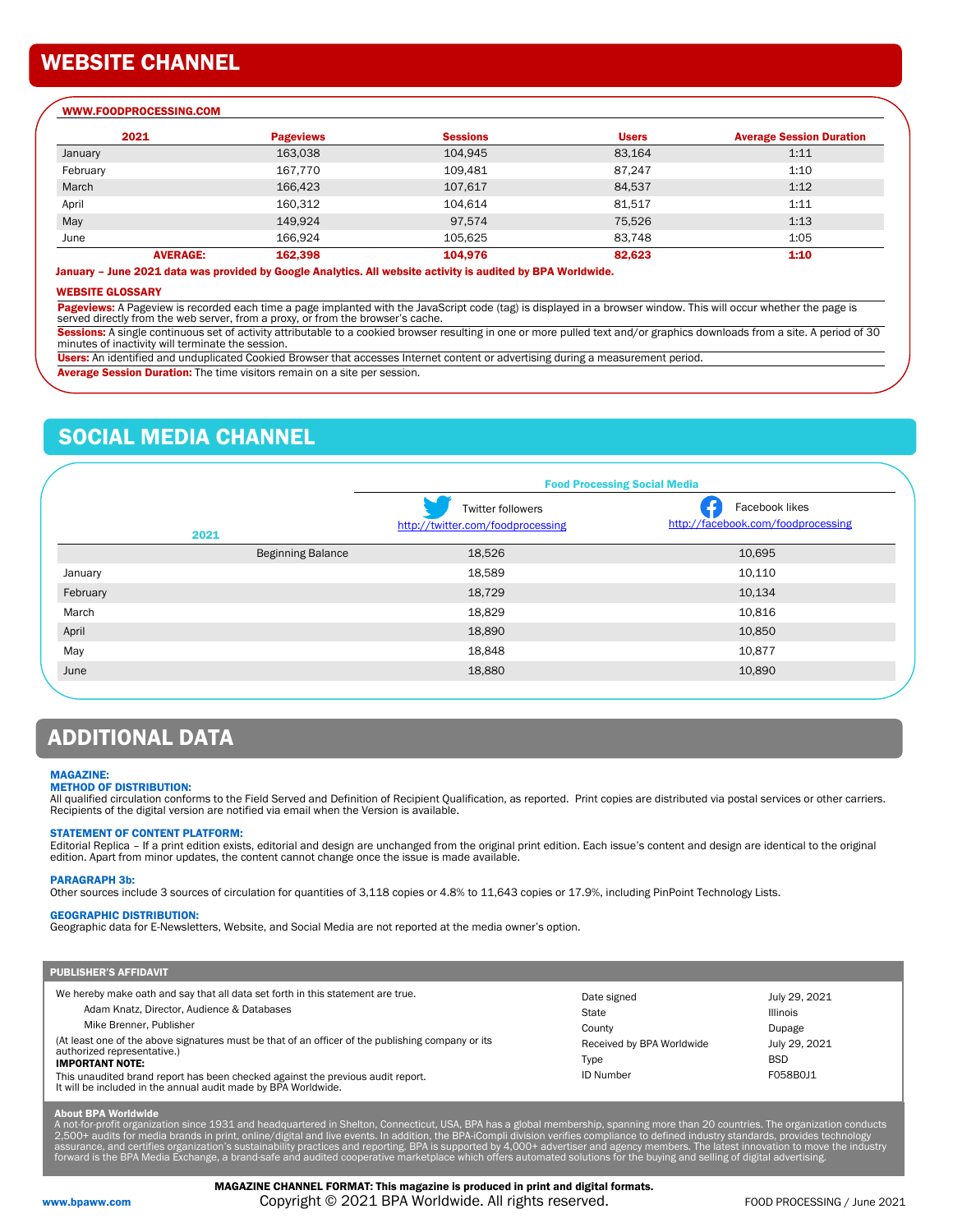| 1. AVERAGE QUALIFIED CIRCULATION BREAKOUT FOR THE PERIOD |                          |                          |        |                           |        |                       |
|----------------------------------------------------------|--------------------------|--------------------------|--------|---------------------------|--------|-----------------------|
|                                                          |                          | <b>Total Qualified</b>   |        | <b>Qualified Non-Paid</b> |        | <b>Qualified Paid</b> |
| Oualified<br>Circulation                                 | Copies                   | Percent                  | Copies | Percent                   | Copies | Percent               |
| Individual                                               | 65.017                   | 100.0                    | 65.017 | 100.0                     | ٠      |                       |
| Sponsored Individually<br>Addressed                      | ۰                        | $\overline{\phantom{a}}$ | ۰      |                           | ۰      |                       |
| <b>Membership Benefit</b>                                | ٠                        | $\overline{\phantom{a}}$ | ۰      | ٠                         | ٠      |                       |
| Multi-Copy Same<br>Addressee                             | $\overline{\phantom{a}}$ | $\overline{\phantom{a}}$ | ۰      | ۰                         | ۰      |                       |
| Single Copy Sales                                        | ۰                        | $\blacksquare$           | ۰      | $\overline{\phantom{a}}$  | -      |                       |
| <b>TOTAL QUALIFIED</b><br><b>CIRCULATION</b>             | 65,017                   | 100.0                    | 65.017 | 100.0                     | ۰      |                       |

FIELD SERVED

FOOD PROCESSING serves the basic food process industries; meat and meat products, dairy products-milk, ice cream, butter, canned, preserved and dehydrated foods, frozen foods, grain products, flour, cereals, bakery products, confectionery and chocolate products, sugar and syrups, fats and oils, beverages, flavors, pickles, and kindred products served. Also served are construction/engineering companies, independent laboratories, consultants, chemicals and allied products, food product

machinery, and others within the field served.

#### DEFINITION OF RECIPIENT QUALIFICATION

Qualified recipients are personnel in Corporate Management, Plant Operations, Engineering, Research & Development, Purchasing, Marketing & Sales and others allied to the field.

|  | 2. QUALIFIED CIRCULATION BY ISSUES FOR PERIOD |  |
|--|-----------------------------------------------|--|
|  |                                               |  |

| <b>2021 Issue</b> | Print  | Digital | Total<br>Qualified |
|-------------------|--------|---------|--------------------|
| January           | 50,000 | 15,020  | 65,020             |
| February          | 49,999 | 15,020  | 65,019             |
| March             | 50,000 | 15,000  | 65,000             |
| April             | 50,000 | 15,020  | 65,020             |
| May               | 50,000 | 15,020  | 65,020             |
| June              | 50,000 | 15,020  | 65,020             |

## MAGAZINE CHANNEL

## Official Publication of: None/ Established: 1940/Issues Per Year: 12

(Including Supplementary Data)

Note 2: PLANT OPERATIONS: Vice President Operations, Plant Manager/Superintendent/Foreman, Processing/Packaging Supervisor, Production Manager, Maintenance Foreman, Department Manager or Supervisor, General Manager, Supply Plant Operations Managers, coordinators, and staff.

Note 3: ENGINEERING: Vice President Engineering, Corporate Engineering, Plant Engineer, Maintenance Engineer, Chief Engineer, Director of Engineering, Packaging Engineer, Processing/Production Engineers, Project Engineerin

Note 6: SALES & MARKETING: VP Marketing, Marketing Director, Brand Manager, Product Manager, VP Sales & Marketing, and other Sales & Marketing managers, coordinators, and staff.

Note 7: Other Industries include: Independent laboratories, consultants, equipment and supplier's manufacturers, brokers, food distributors and trade associations

|                                                                                             |                                                                                                                                                                                                                          | Analysis of Food Manufacturing Industries by Title |                     |        |         |                                         |                                            |                                    |                                                  |                                   |                                   |                     |
|---------------------------------------------------------------------------------------------|--------------------------------------------------------------------------------------------------------------------------------------------------------------------------------------------------------------------------|----------------------------------------------------|---------------------|--------|---------|-----------------------------------------|--------------------------------------------|------------------------------------|--------------------------------------------------|-----------------------------------|-----------------------------------|---------------------|
|                                                                                             | <b>Business and Industry</b>                                                                                                                                                                                             | Total<br>Qualified                                 | Percent<br>of Total | Print  | Digital | Corporate<br>Management<br>(See Note 1) | Plant<br>Operations<br>(B)<br>(See Note 2) | Engineering<br>(C)<br>(See Note 3) | Research &<br>Development<br>(D)<br>(See Note 4) | Purchasing<br>(E)<br>(See Note 5) | Marketing & Sales<br>(See Note 6) | <b>Other Titles</b> |
| <b>FRUITS &amp; VEGETABLES</b>                                                              |                                                                                                                                                                                                                          |                                                    |                     |        |         |                                         |                                            |                                    |                                                  |                                   |                                   |                     |
| Gravies, Condiments, Pickles, Pickled Products                                              | Includes: Canned, Fresh, Frozen, Dried/Dehydrated Fruits & Vegetables; Dressings, Sauces, Oils, Fats, Jellies,                                                                                                           |                                                    |                     |        |         |                                         |                                            |                                    |                                                  |                                   |                                   |                     |
|                                                                                             | <b>Sub-Total Fruits &amp; Vegetables</b>                                                                                                                                                                                 | 6,656                                              | 10.2                | 5,258  | 1,398   | 1,374                                   | 2,255                                      | 359                                | 2,282                                            | 114                               | 272                               |                     |
| <b>DAIRY PRODUCTS</b>                                                                       |                                                                                                                                                                                                                          |                                                    |                     |        |         |                                         |                                            |                                    |                                                  |                                   |                                   |                     |
| Dry/Condensed, Evaporated Dairy Products                                                    | Includes: Cheese, Butter, Cultured Products, Ice Cream, Frozen Novelties, Milk & Milk Substitute,                                                                                                                        |                                                    |                     |        |         |                                         |                                            |                                    |                                                  |                                   |                                   |                     |
|                                                                                             | <b>Sub-Total Dairy Products</b>                                                                                                                                                                                          | 4,761                                              | 7.3                 | 3,839  | 922     | 834                                     | 1,759                                      | 318                                | 1,617                                            | 67                                | 166                               |                     |
| BAKERY PRODUCTS/BREAKFAST FOODS                                                             |                                                                                                                                                                                                                          |                                                    |                     |        |         |                                         |                                            |                                    |                                                  |                                   |                                   |                     |
| Cereals                                                                                     | Includes: Bread, Cakes, Pies, Pastries, Muffins, Bagels, Cookies, Crackers, Frozen Bakery Products, Breakfast                                                                                                            |                                                    |                     |        |         |                                         |                                            |                                    |                                                  |                                   |                                   |                     |
|                                                                                             | <b>Sub-Total Bakery Products/Breakfast Foods</b>                                                                                                                                                                         | 4,739                                              | 7.3                 | 3.814  | 925     | 1,366                                   | 1.695                                      | 278                                | 1,107                                            | 86                                | 207                               |                     |
| <b>BEVERAGES</b>                                                                            |                                                                                                                                                                                                                          |                                                    |                     |        |         |                                         |                                            |                                    |                                                  |                                   |                                   |                     |
| Breweries, Wine, Wineries                                                                   | Includes: Fruit/Vegetable Juices, Health and Energy Drinks, Soft Drinks, Bottled Water, Ice, Distilled & Malt<br>Products (Alcoholic and Non-Alcoholic), Coffee, Tea, Powdered Beverage Mixes, Flavoring Extracts, Beer, |                                                    |                     |        |         |                                         |                                            |                                    |                                                  |                                   |                                   |                     |
|                                                                                             | <b>Sub-Total Beverages</b>                                                                                                                                                                                               | 8,508                                              | 13.1                | 6.834  | 1,674   | 1,734                                   | 3,226                                      | 499                                | 2,537                                            | 135                               | 377                               |                     |
| MEAT. POULTRY. SEAFOOD                                                                      |                                                                                                                                                                                                                          |                                                    |                     |        |         |                                         |                                            |                                    |                                                  |                                   |                                   |                     |
| Seafood Plants                                                                              | Includes: Case Ready Products, Sausages, Deli Meats, Canned & Shelf Stable Meat Entrees, Meat, Poultry, &                                                                                                                |                                                    |                     |        |         |                                         |                                            |                                    |                                                  |                                   |                                   |                     |
|                                                                                             | <b>Sub-Total Meat, Poultry, Seafood</b>                                                                                                                                                                                  | 7,960                                              | 12.2                | 6,377  | 1,583   | 2,012                                   | 3,208                                      | 403                                | 1,738                                            | 209                               | 390                               |                     |
| SNACKS/CONFECTIONARY PRODUCTS<br>Gum, Sugar, Sweetener, Syrup                               | Includes: Chips, Pretzels, Tortillas, Popcorn, Nuts, Peanut Butter, Breakfast/Energy Bars, Candy, Chocolate,                                                                                                             |                                                    |                     |        |         |                                         |                                            |                                    |                                                  |                                   |                                   |                     |
|                                                                                             | <b>Sub-Total Snacks/Confectionary Products</b>                                                                                                                                                                           | 4.649                                              | 7.2                 | 3.763  | 886     | 986                                     | 1.418                                      | 324                                | 1,683                                            | 74                                | 164                               |                     |
| FURTHER PROCESSED FOODS & SPECIALTIES<br>Flour Mixes, Doughs, and other Grain Mill Products | Includes: Dinner, Meals, entrees, Side Dishes, Pet Food/Feed, Pizza, Ethnic Foods, Pasta, Rice, Flour, Corn,                                                                                                             |                                                    |                     |        |         |                                         |                                            |                                    |                                                  |                                   |                                   |                     |
|                                                                                             | <b>Sub-Total Process Foods &amp; Specialties</b>                                                                                                                                                                         | 12,815                                             | 19.7                | 9,887  | 2,928   | 3,231                                   | 3,760                                      | 433                                | 4,530                                            | 306                               | 555                               | $\sim$              |
| Headquarters, R&D, Warehouse of Food Manufacturers                                          |                                                                                                                                                                                                                          | 2,258                                              | 3.5                 | 1,378  | 880     | 766                                     | 489                                        | 137                                | 601                                              | 46                                | 219                               |                     |
| <b>Chemicals &amp; Allied Products</b>                                                      |                                                                                                                                                                                                                          | 5,334                                              | 8.2                 | 3,761  | 1,573   | 783                                     | 902                                        | 612                                | 2,707                                            | 69                                | 261                               |                     |
|                                                                                             | <b>Sub-Total Food Manufacturing</b>                                                                                                                                                                                      | 57,680                                             | 88.7                | 44.911 | 12,769  | 13,086                                  | 18,712                                     | 3,363                              | 18,802                                           | 1,106                             | 2,611                             |                     |
| <b>Food Products Machinery</b>                                                              |                                                                                                                                                                                                                          | 3.774                                              | 5.8                 | 2,712  | 1,062   | 1,285                                   | 812                                        | 543                                | 432                                              | 99                                | 603                               |                     |
| Construction, Engineering & Management Service                                              |                                                                                                                                                                                                                          | 3,063                                              | 4.7                 | 2,075  | 988     | 1,172                                   | 527                                        | 644                                | 336                                              | 52                                | 332                               |                     |
| Other related industries (See Note 7)                                                       |                                                                                                                                                                                                                          | 503                                                | 0.8                 | 302    | 201     | 185                                     | 140                                        | 26                                 | 120                                              |                                   | 31                                | $\sim$              |
|                                                                                             | <b>TOTAL OUALIFIED CIRCULATION</b>                                                                                                                                                                                       | 65,020                                             | 100.0               | 50,000 | 15,020  | 15,728                                  | 20,191                                     | 4,576                              | 19,690                                           | 1,258                             | 3,577                             |                     |
|                                                                                             | <b>PERCENT</b>                                                                                                                                                                                                           | 100.0                                              |                     | 76.9   | 23.1    | 24.2                                    | 31.1                                       | 7.0                                | 30.3                                             | 1.9                               | 5.5                               |                     |

Note 1: CORPORATE MANAGEMENT: Corporate Official, President, Vice President, Owner, Partner, CEO, CFO, Director, other corporate managers, coordinators and staff as well as office manager, secretary and other administrativ

#### PURPOSE

 Included herein is an analysis of the recipient's involvement in, recommending, specifying, or purchasing ingredients, equipment, materials and other items.

| <b>AVERAGE NON-QUALIFIED CIRCULATION</b>            |        |
|-----------------------------------------------------|--------|
| Non-Qualified<br>Not Included Elsewhere             | Copies |
| <b>Other Paid Circulation</b>                       | 57     |
| Advertiser and Agency                               | 349    |
| <b>Allocated for Trade Shows</b><br>and Conventions |        |
| All Other                                           | 401    |
| ΤΩΤΑΙ                                               | 807    |
|                                                     |        |